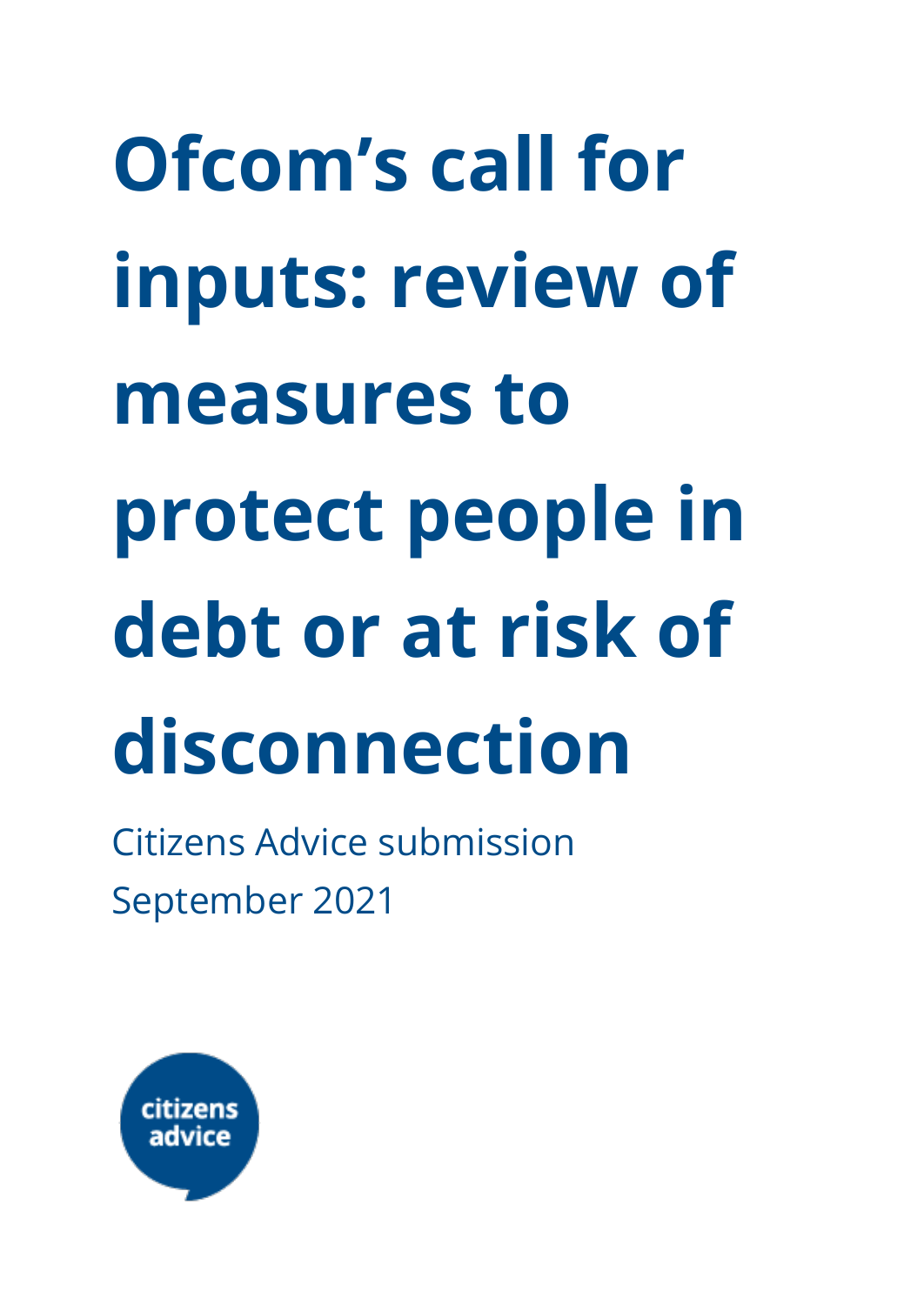#### **Contents**

<span id="page-1-0"></span>

| <b>Summary</b>                                                                                           | 3                       |
|----------------------------------------------------------------------------------------------------------|-------------------------|
| 1. Citizens Advice's debt work                                                                           | $\overline{\mathbf{4}}$ |
| 2. Ofcom's approach to guidance and regulation                                                           | 5                       |
| 3. Identification, engagement, and communication with consumers in debt<br>or struggling to pay          | 8                       |
| 4. Strengthening links with organisations and charities that can provide<br>free debt advice and support | 12                      |
| 5. Measures taken by providers to effect payment                                                         | 14                      |
| 6. Measures designed by providers to support consumers who are in debt<br>or struggling to pay           | 18                      |
| <b>Conclusion</b>                                                                                        | 21                      |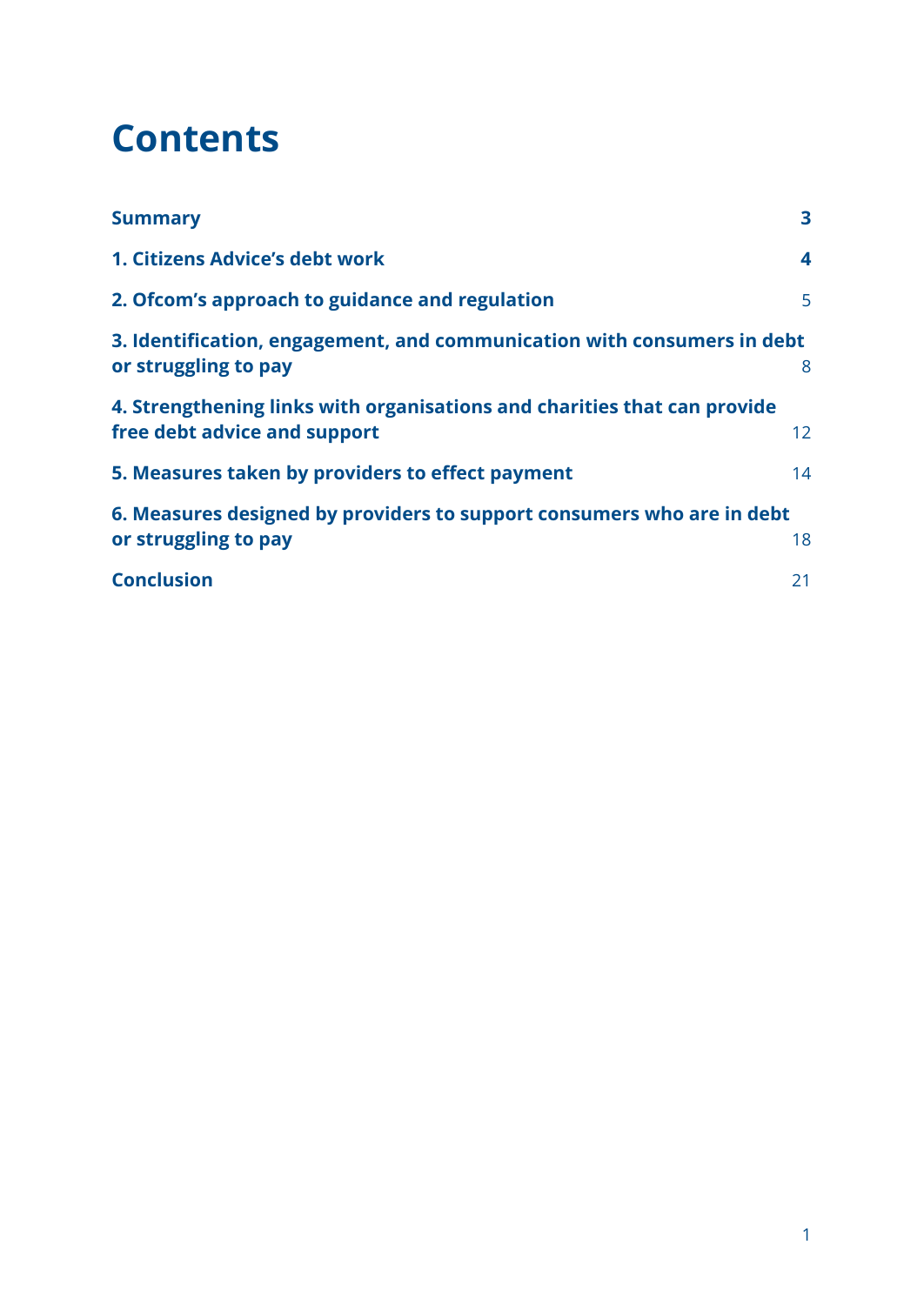#### **Summary**

Citizens Advice sees first-hand how a provider's approach to debt and disconnection affects customers who are at risk of disadvantage or detriment. While a flexible and tailored approach can help a customer in debt get back on track, unfair or unsympathetic provider policies can exacerbate existing debts and create new problems for consumers.

We welcome Ofcom's continued focus on making sure consumers are treated fairly, and it is positive to see instances where providers have followed the existing guidance in implementing supportive processes for their customers. But Ofcom's call for inputs highlights variation in provider practice that creates a lottery of treatment for consumers. There are widespread instances of providers falling short of the guidance, and no area of the guidance in which compliance is universal. Citizens Advice data shows the real-life detriment this causes to people who are already at risk.

Citizens Advice agrees with Ofcom's assessment that amendments to the guidance could clarify providers' responsibilities. As such, we will set out our support for Ofcom's proposed changes as part of this response - specifically around identification and engagement of customers in debt, links to advice organisations, and measures taken by providers both to effect payment and support customers.

However, increased specificity on how providers are expected to behave should be matched by increased clarity on the consequences for providers who fail to meet these expectations. Ofcom must be willing to take enforcement action where providers treat customers unfairly, and if necessary should consider changes to the General Conditions to allow it to do so.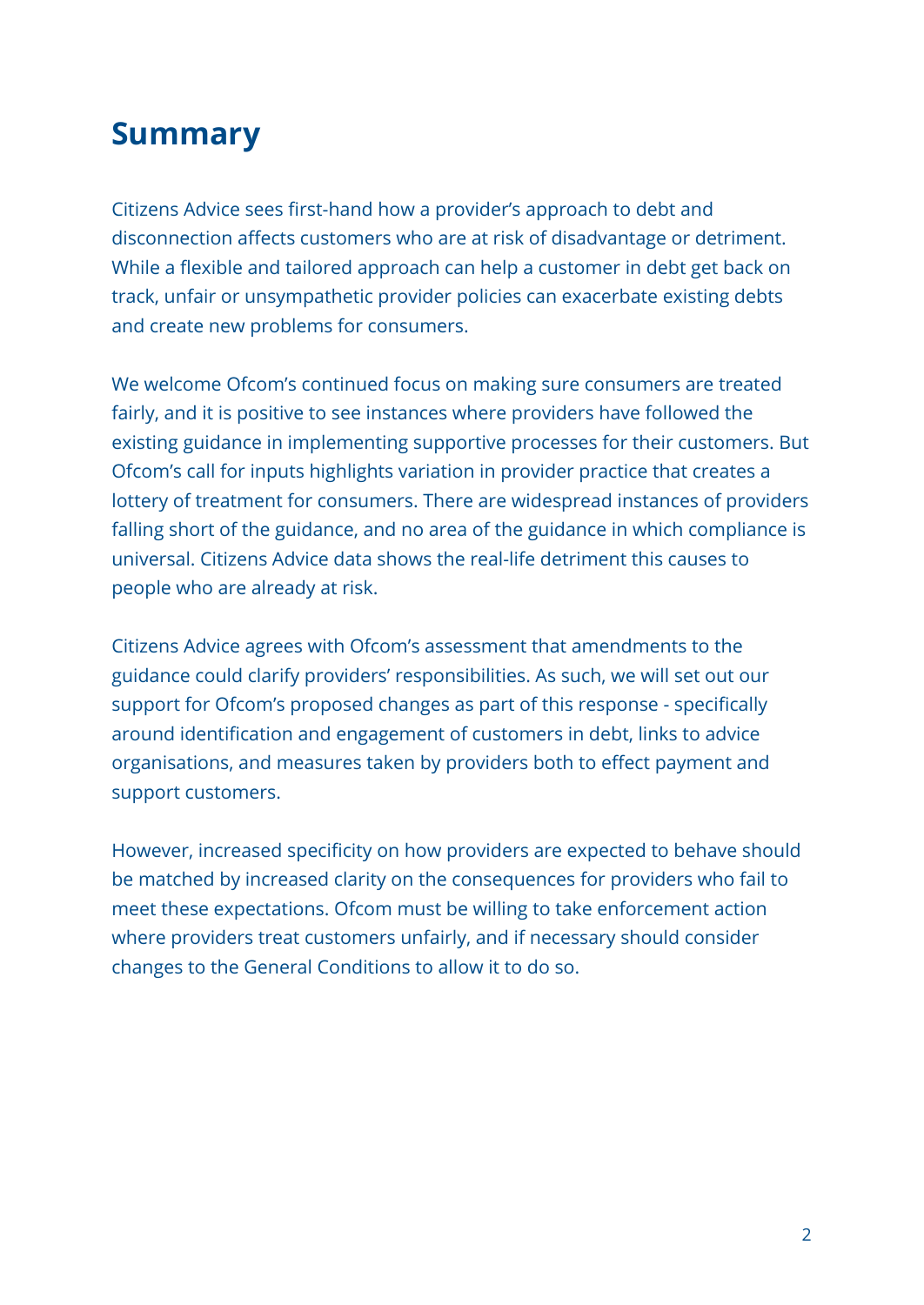#### <span id="page-3-0"></span>**1. Citizens Advice's debt work**

- 1.1. At Citizens Advice, debt is a key driver of our caseload. In 2020 we helped 258,000 people with debt problems. No one sees so many people with so many different problems, which gives us a unique insight into the impact of poor debt policies in regulated sectors.
- 1.2. Ofcom's call for inputs draws attention to disparities in the approaches taken by different telecoms providers when customers fall into debt. But there is less emphasis on the impact these differing policies can have on consumers at the greatest risk of disadvantage, detriment or harm.
- 1.3. We see first-hand how someone's life can be sent off track by something as simple as an inflexible approach from their telecoms provider. Our advisers encounter clients who are unable to afford food due to rigid repayment rules; whose debts are mounting because they are not allowed to switch to a cheaper tariff; or whose mental health conditions are exacerbated by the difficulty contacting their provider about their debt, or the threat of disconnection.

#### 1.4. **The impact on consumers must be at the heart of any changes made in this sector.**

- 1.5. This response draws on evidence from advice sessions in local Citizens Advice offices with clients who have come to us with issues related to telecoms debt. We reviewed a random sample of 65% (60/93) of the telecoms debt cases between 31 August 2020 - 1 September 2021.
- 1.6. Almost a quarter (23%) of clients mentioned issues with debt repayment plans during their sessions, while 15% said they believed they had wrongly continued to incur debts after cancelling a plan. Around 5% said they had experienced disconnection or service restriction.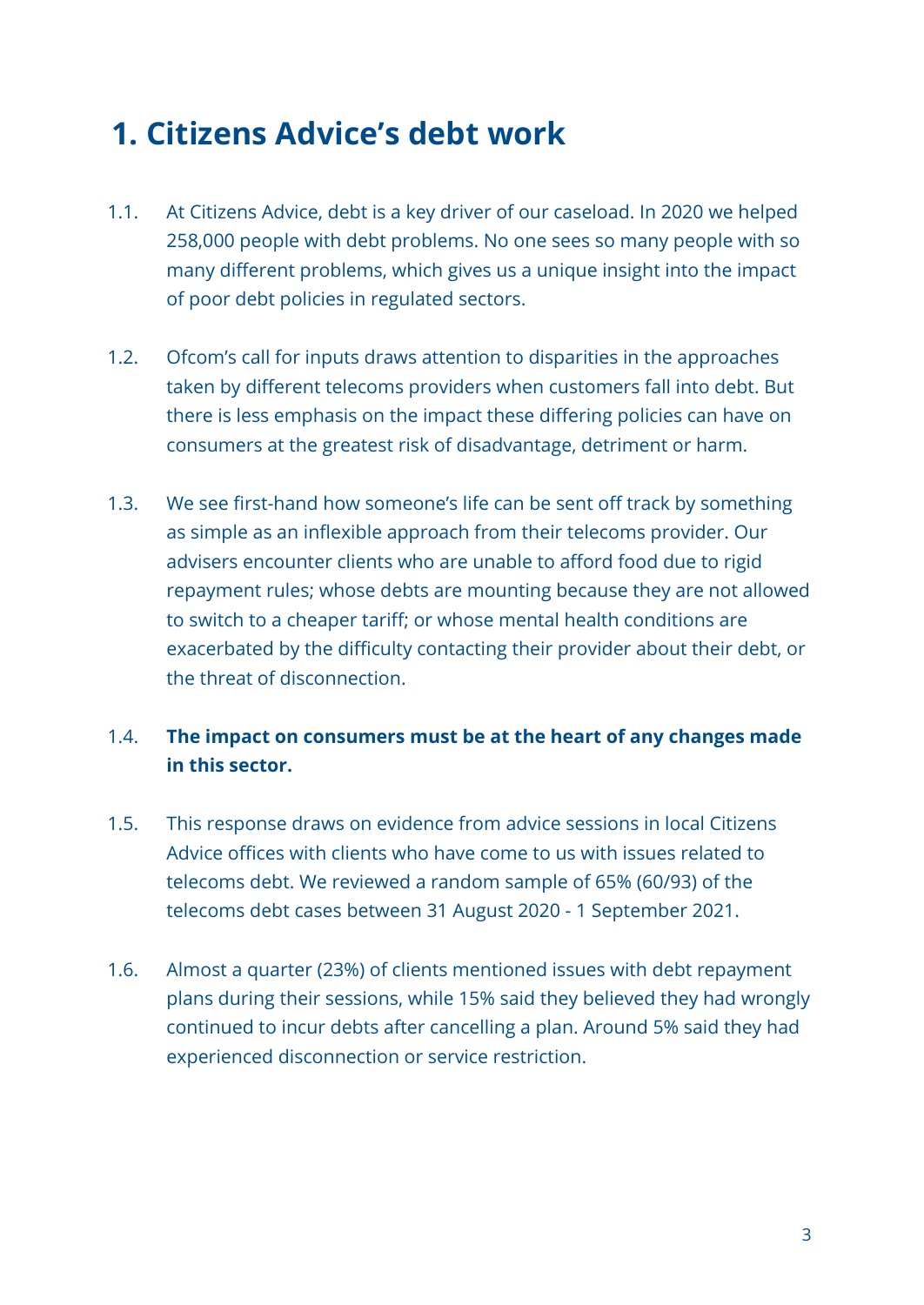- 1.7. And the sessions found various instances where clients would have benefitted from their providers following clearer and more consistent guidelines:
	- 7% of clients said during their sessions they were struggling to manage their accounts because of difficulties contacting their telecoms provider or accessing documents.
	- And in a further 7% of cases, advisers said they had struggled to contact providers on behalf of their clients.
	- In 5% of cases, clients said their providers had failed to offer them flexibility when they asked to switch tariff or cancel their contract in order to manage their debt.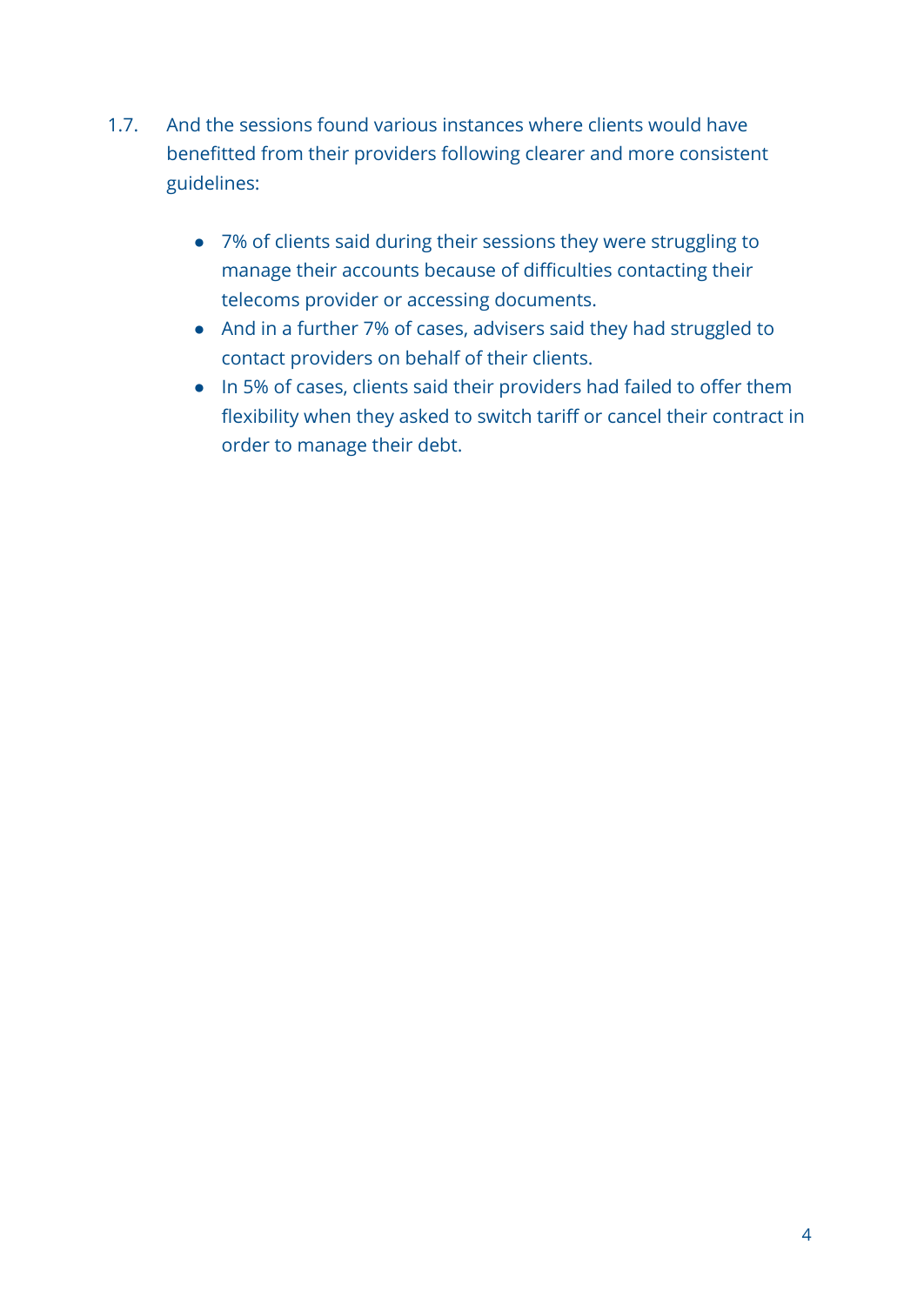#### <span id="page-5-0"></span>**2. Ofcom's approach to guidance and regulation**

- 2.1. Ofcom's guide on treating customers fairly suggests actions that telecoms providers can, and should, take to protect their customers. If adhered to, this guidance helps providers ensure they are fulfilling their obligations under the General Conditions to treat customers fairly.
- 2.2. Yet Ofcom acknowledges that "the extent of variation in provider practices could cause some consumers to receive less support than others depending on which provider they are with, or the type of service that they take".<sup>[1](#page-5-1)</sup> And Ofcom has uncovered widespread practices that fall short of the recommendations in the guidance. This means that **consumers currently face a lottery on the support and protection provided when they fall behind on a bill.**
- 2.3. Our own research highlights the effects on consumers of some of the practices Ofcom has cited. These unfair practices have real-life, harmful consequences. We saw effects including:
	- Negative impacts on clients' mental health due to the threat of disconnection or being passed to a debt collection agency
	- Clients being unable to contact creditors or support agencies due to service restrictions
	- Clients being trapped on unaffordable payment plans or forced to pay lump sums towards their debt, compromising their other expenses
	- Clients facing frustrating delays to the resolution of their cases due to rigid or unresponsive communication processes
- 2.4. The guide to treating customers fairly allows for Ofcom to set out in more detail how providers can meet their obligations to consumers. **We support Ofcom's proposals to amend the guide and add greater**

<span id="page-5-1"></span><sup>&</sup>lt;sup>1</sup> Ofcom, [Review of measures to protect people in debt or at risk of disconnection: Call for inputs,](https://www.ofcom.org.uk/__data/assets/pdf_file/0012/222321/review-of-measures-to-protect-people-debt-or-risk-of-disconnection.pdf) 22 July 2021, p4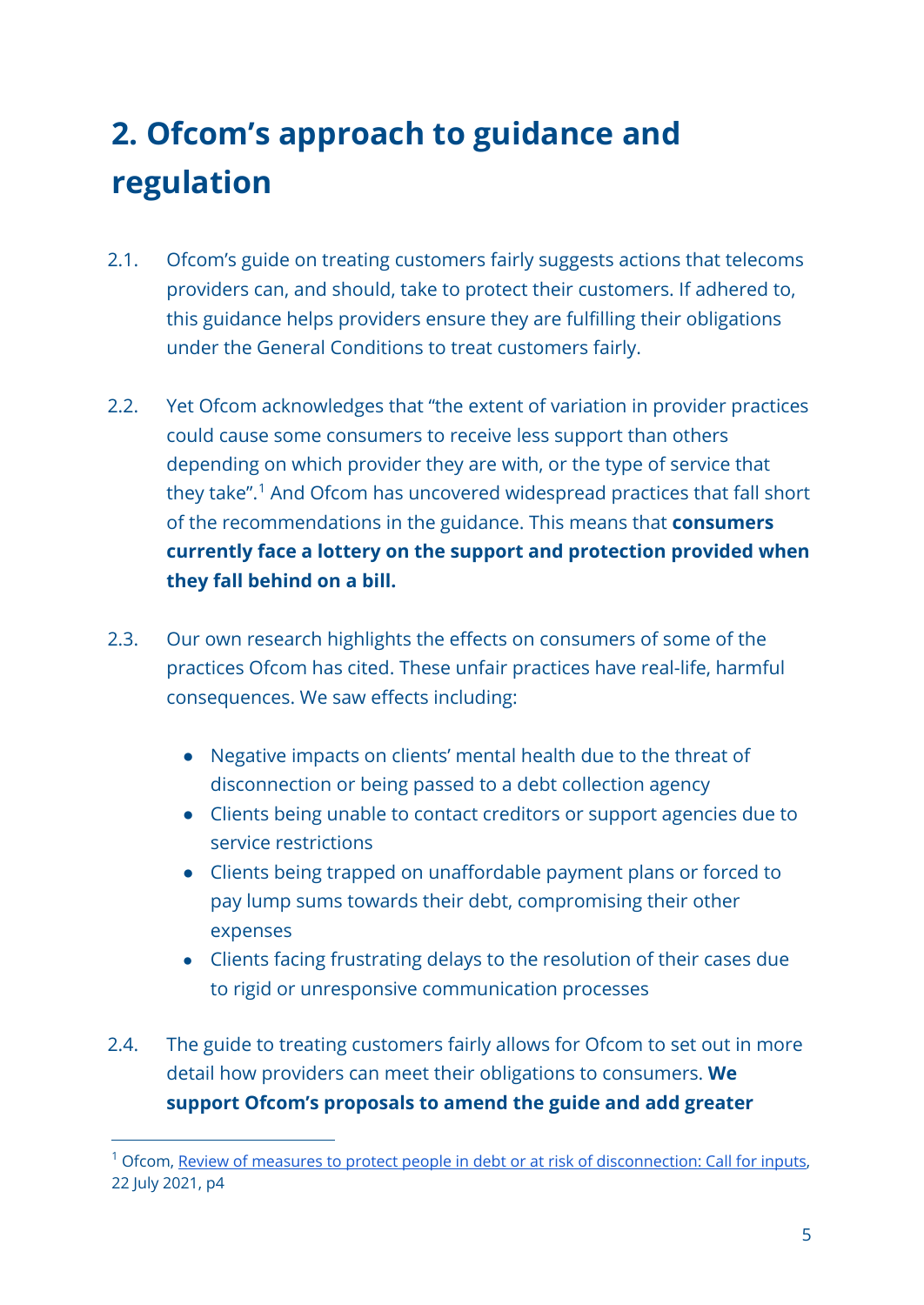**detail on actions providers can and should take.** We will expand on this position throughout this response.

- 2.5. But the guide is not synonymous with regulation. Its positive purpose is clear: it provides a framework which, if followed, helps providers ensure that they are meeting their obligations to treat customers fairly.
- 2.6. Yet the consequences for choosing not to follow the guide are unclear. It is not made explicit whether deviation from the guide constitutes a breach of fairness requirements under the General Conditions. This has meant **the relationship between the guide and enforcement action is ambiguous.**
- 2.7. We first raised these concerns in response to Ofcom's initial consultation on the guide, pointing out that "it is not clear to what extent providers are required to follow the guidance".<sup>[2](#page-6-0)</sup> We asked for the guidance to be updated to include rules on preventing the harm telecoms customers experience within the sector - or at a minimum, set out how General Condition C5 would be enforced on the basis of the guide where outcomes for at-risk customers fell short.
- 2.8. Ofcom's call for inputs indicates some encouraging instances of good practice and close adherence to the guide. Yet there are also instances of providers failing to follow guidance, and it appears that few providers follow most or all of the provisions relating to debt and disconnection. And crucially, providers that fail to follow this guidance don't appear to have faced consequences such as enforcement action.
- 2.9. Increased specificity to the guide can only be a positive, helping firms better understand how to meet their obligations. But increased specificity cannot be the only tool in the armoury against unfair treatment of consumers. If providers already choose not to follow aspects of the guide, it is unclear that more specificity will convince them to begin doing so.

<span id="page-6-0"></span> $2$  Citizens Advice[, Protecting vulnerable consumers in the telecoms sector -](https://www.citizensadvice.org.uk/Global/CitizensAdvice/Consumer%20publications/CitA%20response%20to%20Ofcom%e2%80%99s%20proposed%20guide%20for%20treating%20vulnerable%20consumers%20fairly.pdf) Citizens Advice [response to Ofcom's proposed guide for treating vulnerable consumers fairly,](https://www.citizensadvice.org.uk/Global/CitizensAdvice/Consumer%20publications/CitA%20response%20to%20Ofcom%e2%80%99s%20proposed%20guide%20for%20treating%20vulnerable%20consumers%20fairly.pdf) November 2019, p7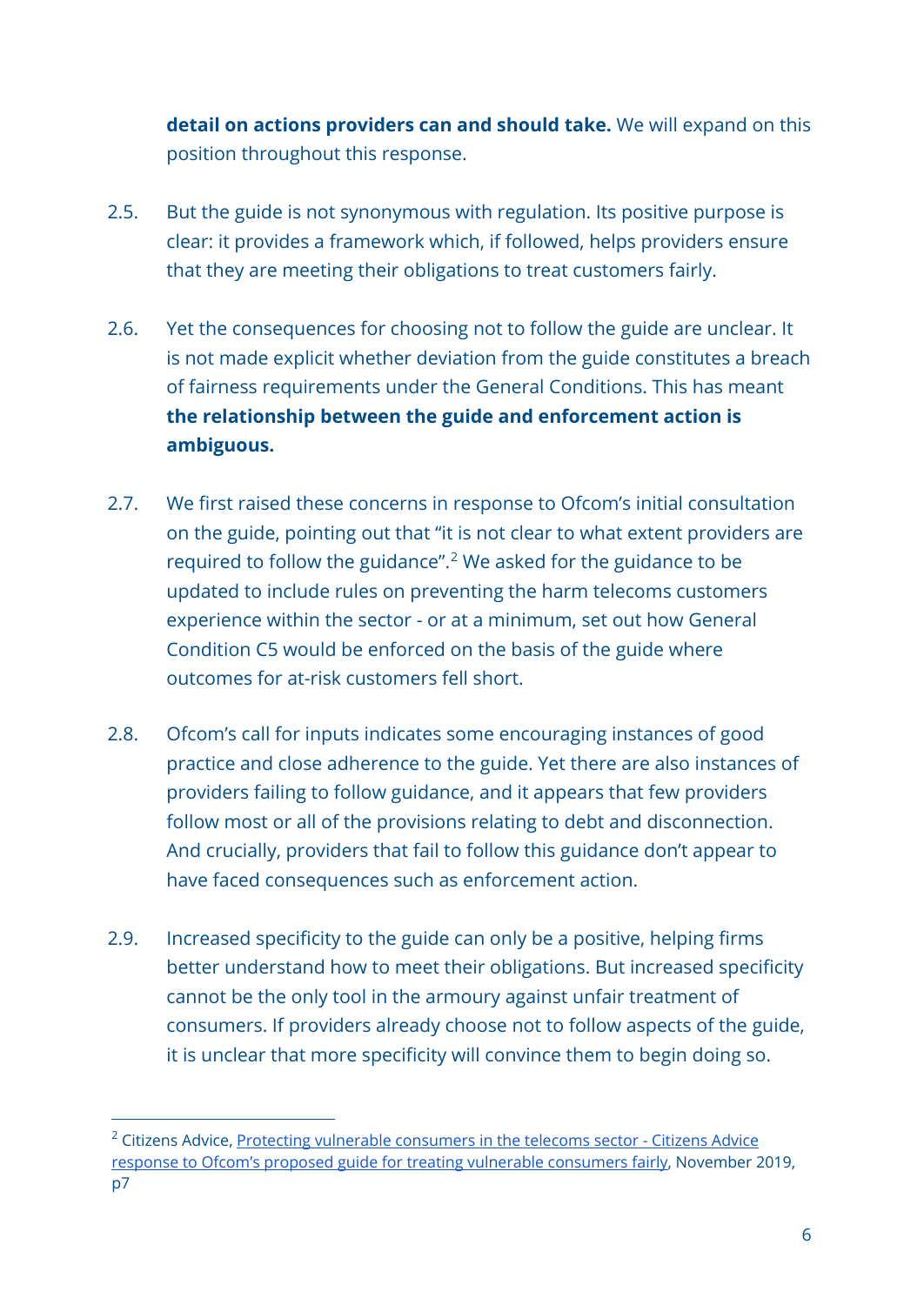- 2.10. Ofcom is right to consolidate and expand the positive incentives of the guide, making it easy for firms to do the right thing and treat their customers fairly. But this must be supported by corresponding enforcement action when providers are unwilling to meet their obligations.
- 2.11. **Ofcom must therefore provide greater clarity on the relationship between the guide and regulation under the General Conditions. Where providers continue to treat customers unfairly in spite of the guidance, Ofcom should set out regulatory consequences.**
- 2.12. Under General Condition C5.2, providers must "establish, publish and comply with clear and effective policies and procedures for the fair and appropriate treatment of Consumers whose circumstances may make them vulnerable".<sup>[3](#page-7-0)</sup> If Ofcom takes the view that provider behaviours which clearly breach its guidance are unfair to consumers, then it must be willing to take action in line with the General Conditions.
- 2.13. **If the General Conditions don't currently allow for enforcement action against this kind of unfair behaviour, then Ofcom should consider amendments to the Conditions themselves, rather than the guidance alone.**
- 2.14. This would follow precedence from the energy sector, where regulator Ofgem brought 'Ability to Pay' principles into the supplier licence conditions in 2020. These require suppliers to give due consideration to certain principles when assessing customers' ability to pay against their debt repayments.
- 2.15. Ofgem made the choice to bring the principles into licence conditions "to give these principles further prominence, ensure consistency across the market, and emphasise the need for targeted support to consumers facing payment difficulties".[4](#page-7-1)

<span id="page-7-0"></span><sup>&</sup>lt;sup>3</sup> Ofcom, [General Conditions of Entitlement,](https://www.ofcom.org.uk/__data/assets/pdf_file/0021/112692/Consolidated-General-Conditions.pdf) 4 January 2021, C5.2

<span id="page-7-1"></span><sup>4</sup> Ofgem, [Self-disconnection and self-rationing: decision,](https://www.ofgem.gov.uk/publications/self-disconnection-and-self-rationing-decision) 19 October 2020, para 4.5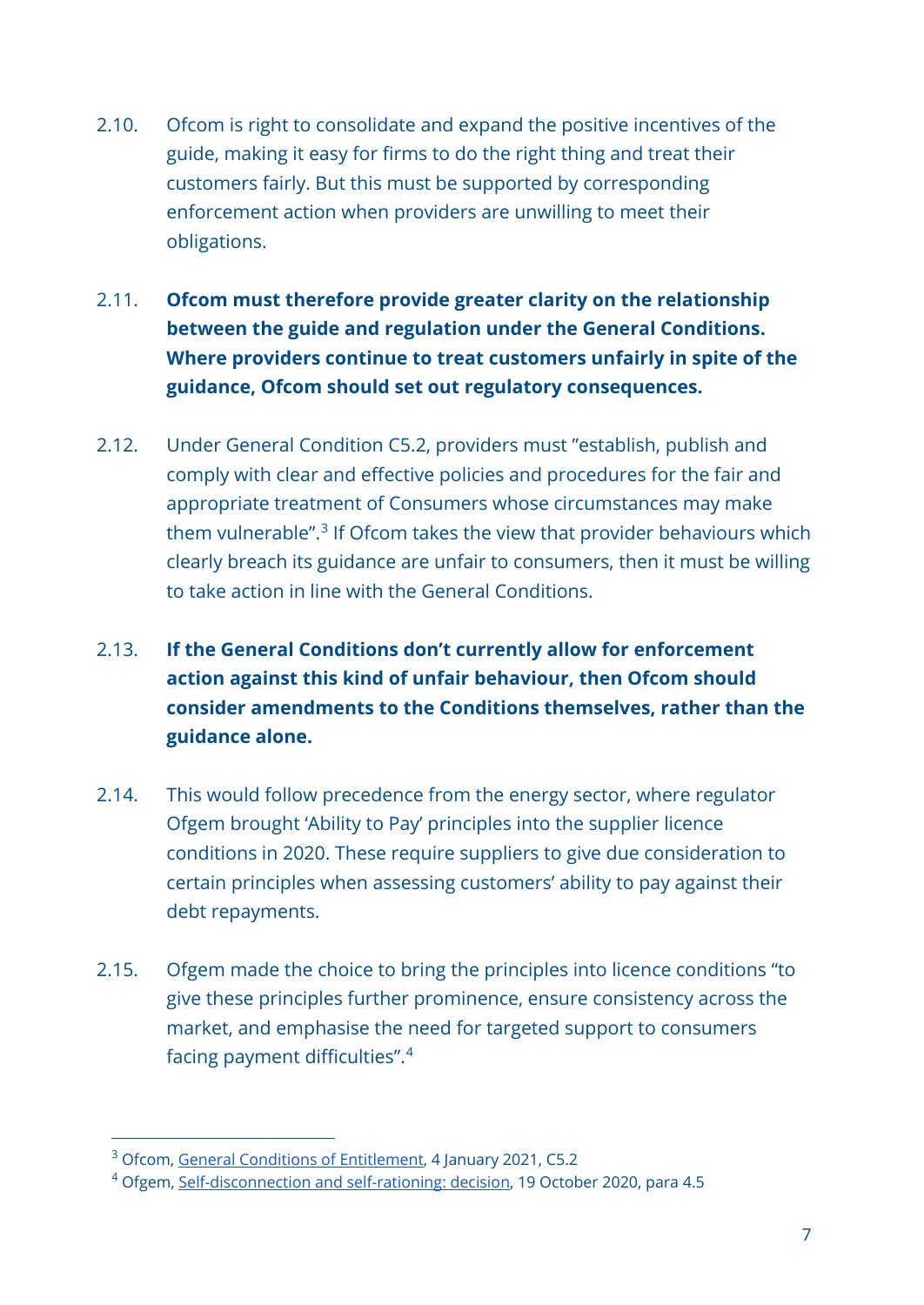## <span id="page-8-0"></span>**3. Identification, engagement, and communication with consumers in debt or struggling to pay**

*Question 1: Do you agree that we should amend the guide in the ways suggested? If not, are there any alternative options you think we should consider? Please provide evidence supporting your views, including any research you have conducted or have access to.*

- 3.1. Ofcom reports that "some providers told us they adjust their communications approach to customers who they have identified as vulnerable".<sup>[5](#page-8-1)</sup> It is positive to see firms adapting their processes to customers flagged as being at greater risk, and any providers that don't currently have adapted processes for these customers should develop these.
- 3.2. However, even where firms do have processes in place for customers who need more support, customers only have access to these adapted communications if they have already been identified as at risk of disadvantage, detriment or harm. Though "some providers try to identify customers that are financially vulnerable before they go into debt", $6$  it is likely that many customers are still falling through the cracks due to the widespread underreporting of vulnerability in the telecoms sector.
- 3.3. Ofcom's pricing review indicates that just over 1% of broadband customers are flagged as vulnerable, and recorded as being disabled or having a mental health problem.<sup>[7](#page-8-3)</sup> Yet in the most recent Government Family Resources Survey, 22% of people (including 19% of working-age

<span id="page-8-1"></span><sup>&</sup>lt;sup>5</sup> Ofcom, [Review of measures to protect people in debt or at risk of disconnection: Call for inputs,](https://www.ofcom.org.uk/__data/assets/pdf_file/0012/222321/review-of-measures-to-protect-people-debt-or-risk-of-disconnection.pdf) 22 July 2021, para 4.14

<span id="page-8-2"></span><sup>&</sup>lt;sup>6</sup> Ofcom, [Review of measures to protect people in debt or at risk of disconnection: Call for inputs,](https://www.ofcom.org.uk/__data/assets/pdf_file/0012/222321/review-of-measures-to-protect-people-debt-or-risk-of-disconnection.pdf) 22 July 2021, para 4.12

<span id="page-8-3"></span><sup>7</sup> Ofcom, [Helping consumers get better deals: Review of pricing practices in fixed broadband,](https://www.ofcom.org.uk/__data/assets/pdf_file/0031/199075/bb-pricing-update-july-20.pdf) 28 July 2020, para 3.32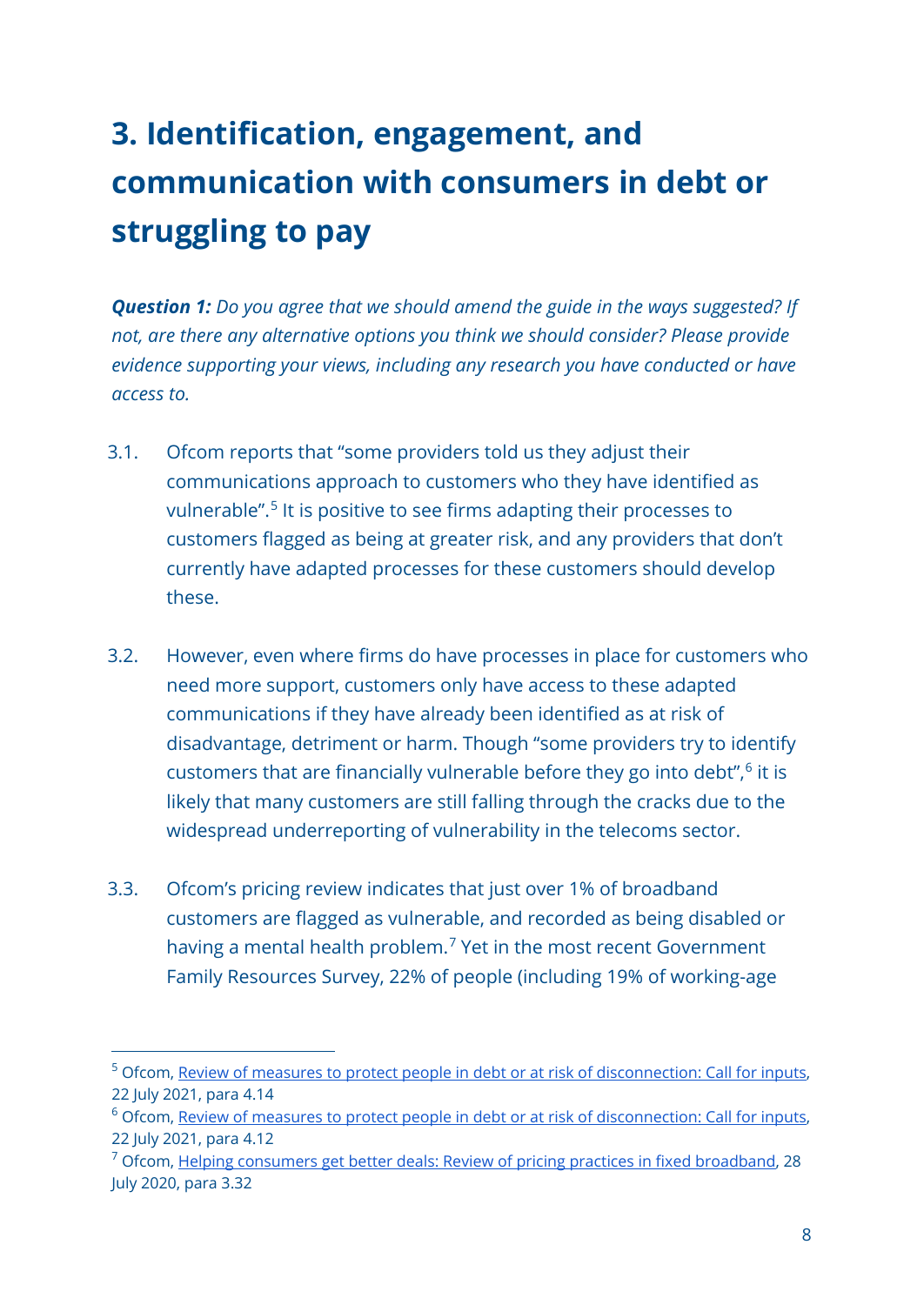adults) reported having a disability, $8$  defined as "a physical or mental impairment that has 'substantial' and 'long term' negative effects on their ability to do normal daily activities". While disability should not be directly conflated with vulnerability, the extreme disparity of these figures suggests a gap in awareness of who is at risk of harm.

3.4. In our total sample of cases, 46% of clients with telecoms debts reported being disabled or having a long-term health condition. And among the cases we analysed, clients also frequently reported being on low incomes or in receipt of benefits, or struggling with life events such as a job loss or leaving an abusive domestic relationship.



**Ellen[9](#page-9-1) is disabled and on a low income, and has built up around £400 of debt with her broadband provider despite asking multiple times for her £200/mth package to be reduced. She says she has informed her provider that she is disabled, but the provider says it has no record of this and insists that she pay £180 to post back her gadgets in order to leave her contract.**

- 3.5. Despite acknowledgement in the guide that "customers who are in arrears are likely to be vulnerable", $10$  the onus is currently on the customer to inform their provider that they are facing disadvantage or harm. And even where customers do attempt to ask for additional support, providers are not always responsive.
- 3.6. We believe that the burden of proof should be shifted from the at-risk customer to the provider. In particular, providers should not initiate recovery processes until they have taken reasonable steps to establish whether a customer is at risk of detriment.

<span id="page-9-0"></span><sup>8</sup> Department for Work & Pensions, [Family Resources Survey: financial year 2019](https://www.gov.uk/government/statistics/family-resources-survey-financial-year-2019-to-2020/family-resources-survey-financial-year-2019-to-2020#disability-1) to 2020, 25 March 2021

<span id="page-9-1"></span> $9$  All names used in this response are fictional to protect clients' anonymity.

<span id="page-9-2"></span><sup>&</sup>lt;sup>10</sup> Ofcom, Review of measures to protect people in debt or at risk of disconnection: Call for [inputs,](https://www.ofcom.org.uk/__data/assets/pdf_file/0012/222321/review-of-measures-to-protect-people-debt-or-risk-of-disconnection.pdf) 22 July 2021, para 2.5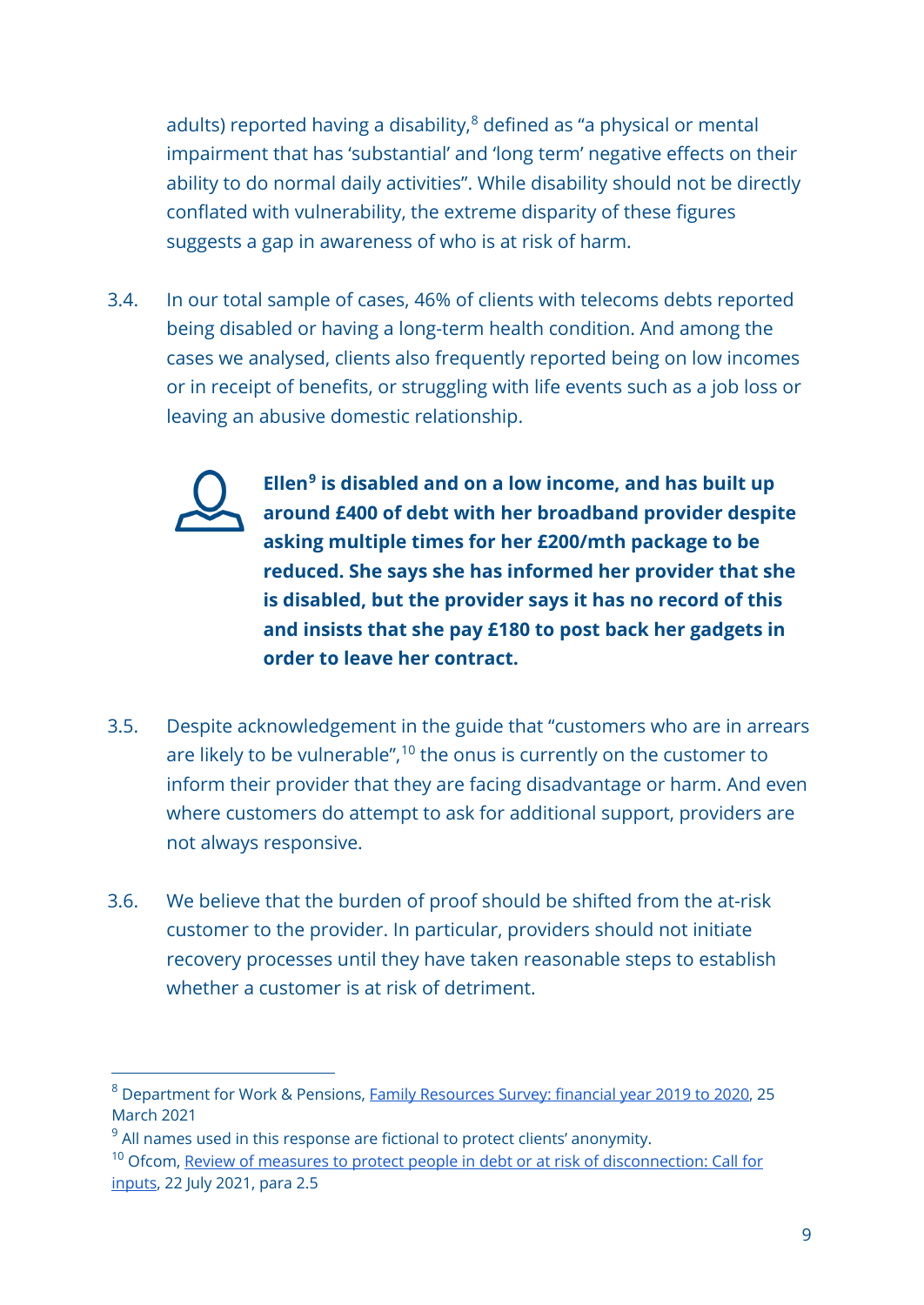- 3.7. Once a provider has identified that a customer is facing disadvantage or harm, it should adapt its communication processes and endeavour to offer the customer more flexibility and support.
- 3.8. **Citizens Advice supports Ofcom's proposal that providers should improve how they identify and offer support to customers who are at greatest risk of harm.**
- 3.9. **We recommend that providers should by default assume that customers in arrears are likely to be at risk of harm, and adapt their approach accordingly.**
- 3.10. Ofcom already recommends that providers offer a range of communication channels for customers to get in touch with them, but notes variation in the range of methods provided. Citizens Advice shares Ofcom's concerns that not all providers accept letters, which are important for those who are digitally excluded or lack confidence using other channels.
- 3.11. We analysed multiple cases where customers said they had struggled to contact their provider due to difficulties accessing the channels offered.



**Derek needed to contact his telecoms provider about his debt. Unfortunately, the telecoms provider has stopped taking telephone calls and instead offers webchat or email. Derek is not IT literate. The telecoms provider does not answer emails for weeks at a time, making Derek's debt issues harder to resolve.**

- 3.12. **Citizens Advice therefore supports Ofcom's recommendation that providers adopt best practice around communication channels more systematically.**
- 3.13. Citizens Advice agrees with Ofcom's assessment that providers will be more likely to elicit responses from customers in arrears if their communications emphasise available support rather than focusing solely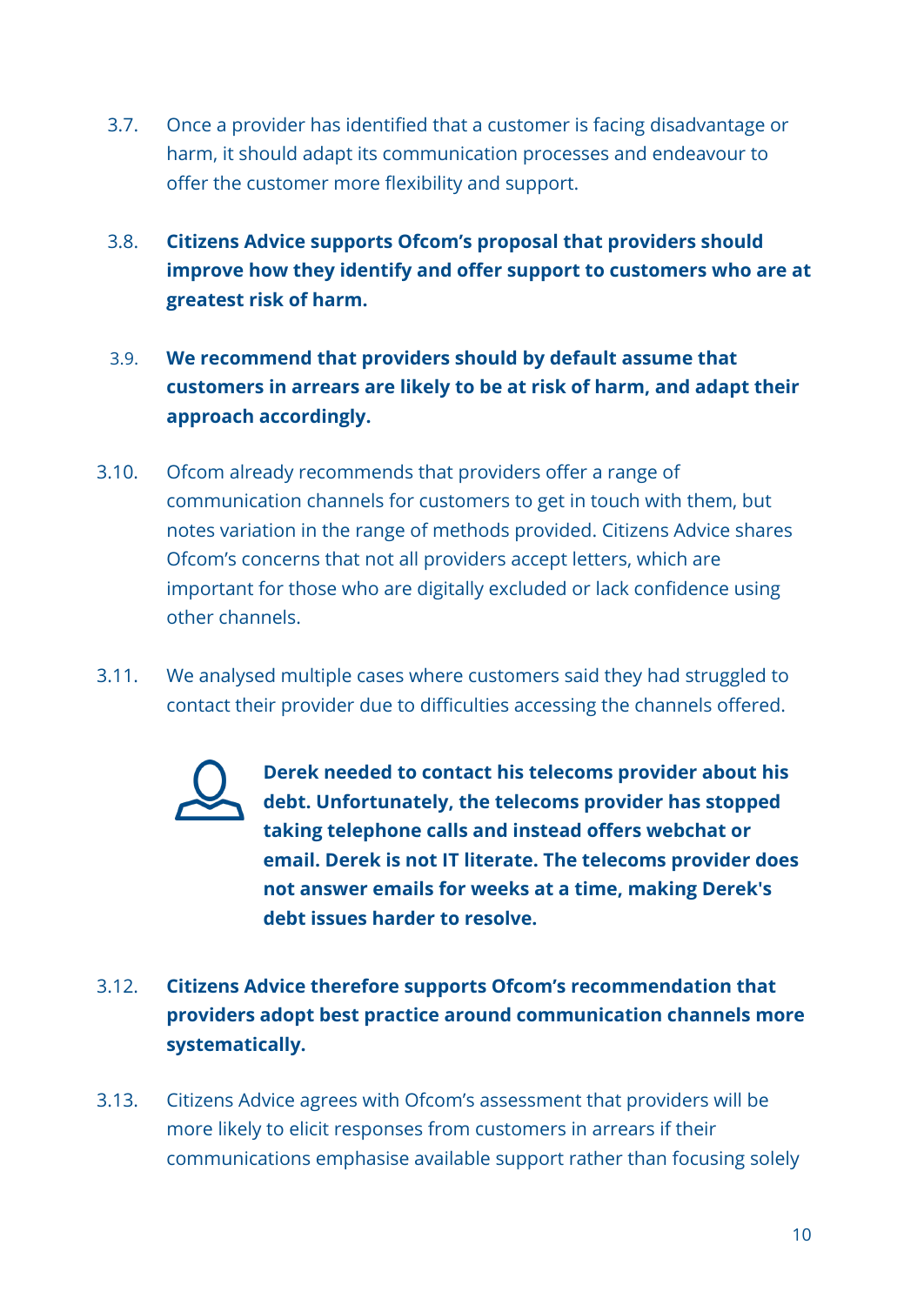on the consequences of non-repayment.

- 3.14. We would add that providers are more likely to elicit positive results if they offer proactive support to these customers, rather than putting the call to action onto the customer.
- 3.15. **Ofcom should encourage providers to take part in Randomised Control Trials (RCTs) to test the effectiveness of messaging to consumers. This would help firms establish how best to communicate with customers who are struggling to pay.**
- 3.16. Citizens Advice's industry guide on supporting customers with energy debt also has lessons which could be applicable to the telecoms sector. A key principle is "proactive communications with a supportive tone":[11](#page-11-0)  communications should be easy to understand, non-judgmental in tone and equip the customer with what they need to access support.
- 3.17. And Citizens Advice's energy hack day provides an example of sector collaboration to design better debt and complaints letters for customers. This brought together 45 industry experts for a day of talks and exercises, where attendees were tasked with designing different types of customer letters related to debt and complaints.
- 3.18. Learnings included using plain and simple language, avoiding jargon and testing new content with customers. And 96% of attendees said they would be likely to change something in their organisation as a result of the day.[12](#page-11-1)

<span id="page-11-0"></span><sup>&</sup>lt;sup>11</sup> Citizens Advice[, Supporting people in energy](https://www.citizensadvice.org.uk/Global/CitizensAdvice/Energy/Good%20practice%20guide_%20Supporting%20people%20in%20energy%20debt.pdf) debt: Good practice guide for energy and heat [network providers,](https://www.citizensadvice.org.uk/Global/CitizensAdvice/Energy/Good%20practice%20guide_%20Supporting%20people%20in%20energy%20debt.pdf) p4

<span id="page-11-1"></span><sup>&</sup>lt;sup>12</sup> Rachel Mills, [What we learned from our first energy hack day,](https://wearecitizensadvice.org.uk/what-we-learned-from-our-first-energy-hack-day-2c177be4d8e7) 14 October 2019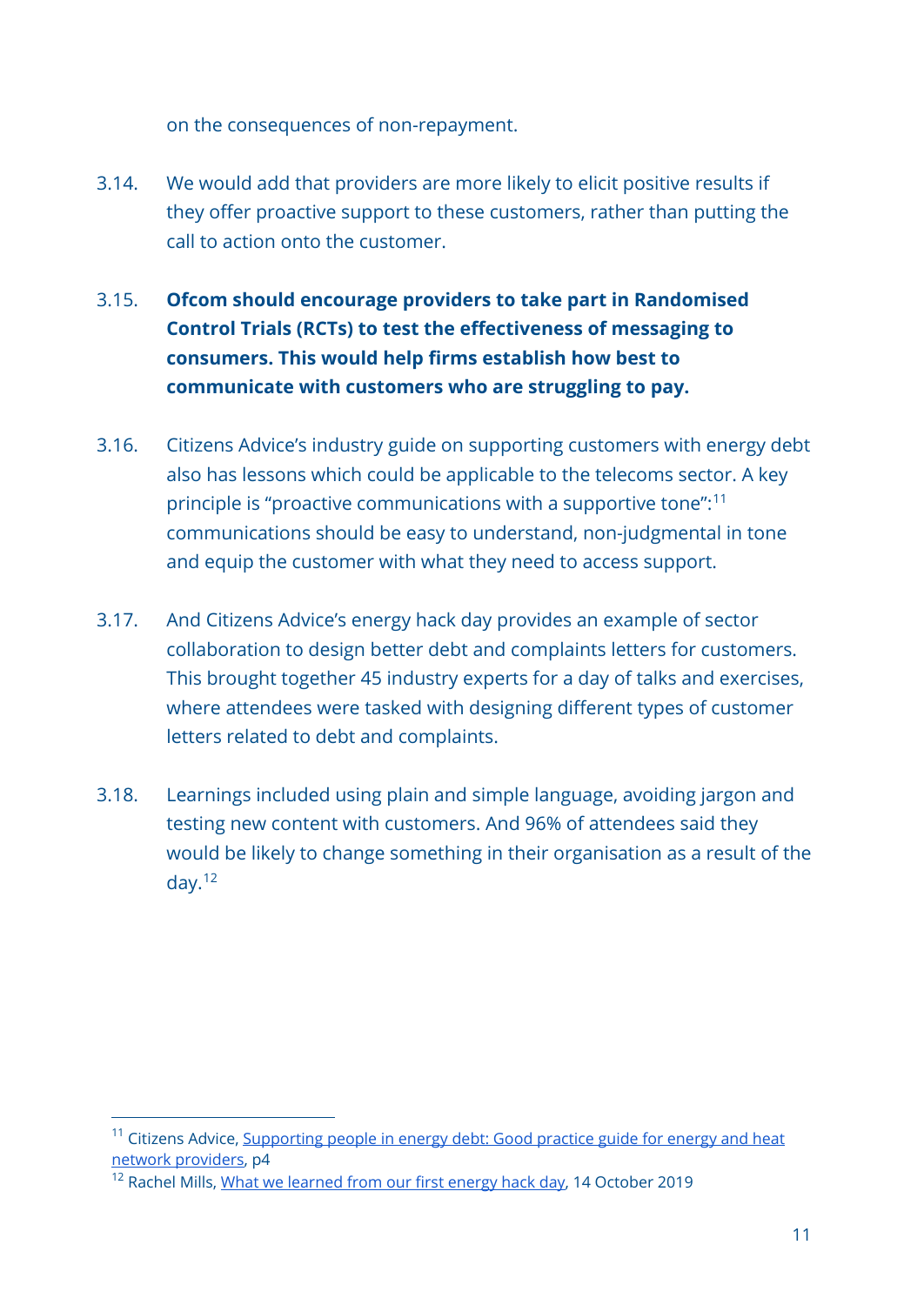## <span id="page-12-0"></span>**4. Strengthening links with organisations and charities that can provide free debt advice and support**

*Question 2: Do you agree that we should amend the guide in the ways suggested? If not, are there any alternative options you think we should consider? Please provide evidence supporting your views, including any research you have conducted or have access to.* 

- 4.1. As Ofcom notes in its call for inputs, people in arrears or struggling with debt are likely to benefit from debt advice. In 2020, 86% of Citizens Advice debt clients said we helped them find a way forward. 46% reported an improvement in their mental health.<sup>[13](#page-12-1)</sup>
- 4.2. It is positive that Ofcom finds that most providers signpost to debt organisations on their website. But it's vital that signposting takes place consistently across providers and in different types of communication.
- 4.3. **We therefore support Ofcom's recommendation that signposting to debt advice should happen in all payment and collection-related communications to customers.**
- 4.4. While some providers have dedicated communications routes to make sure debt advice organisations can contact their collections teams directly, this is not universal.
- 4.5. In a number of the cases we analysed, advisers had difficulties contacting a telecoms company on behalf of their client. In these cases, representatives of the firms refused to speak to Citizens Advice advisors despite them having authority to act on behalf of their clients.
- 4.6. In one instance, a provider insisted on the client being physically present with the adviser despite this being in breach of coronavirus restrictions at the time. In another, representatives said they required a direct phone call

<span id="page-12-1"></span><sup>&</sup>lt;sup>13</sup> Citizens Advice[, Delivering debt advice during a pandemic: Debt impact report 2020/21,](https://www.citizensadvice.org.uk/Documents/DebtImpactReport_2020-21.pdf) p2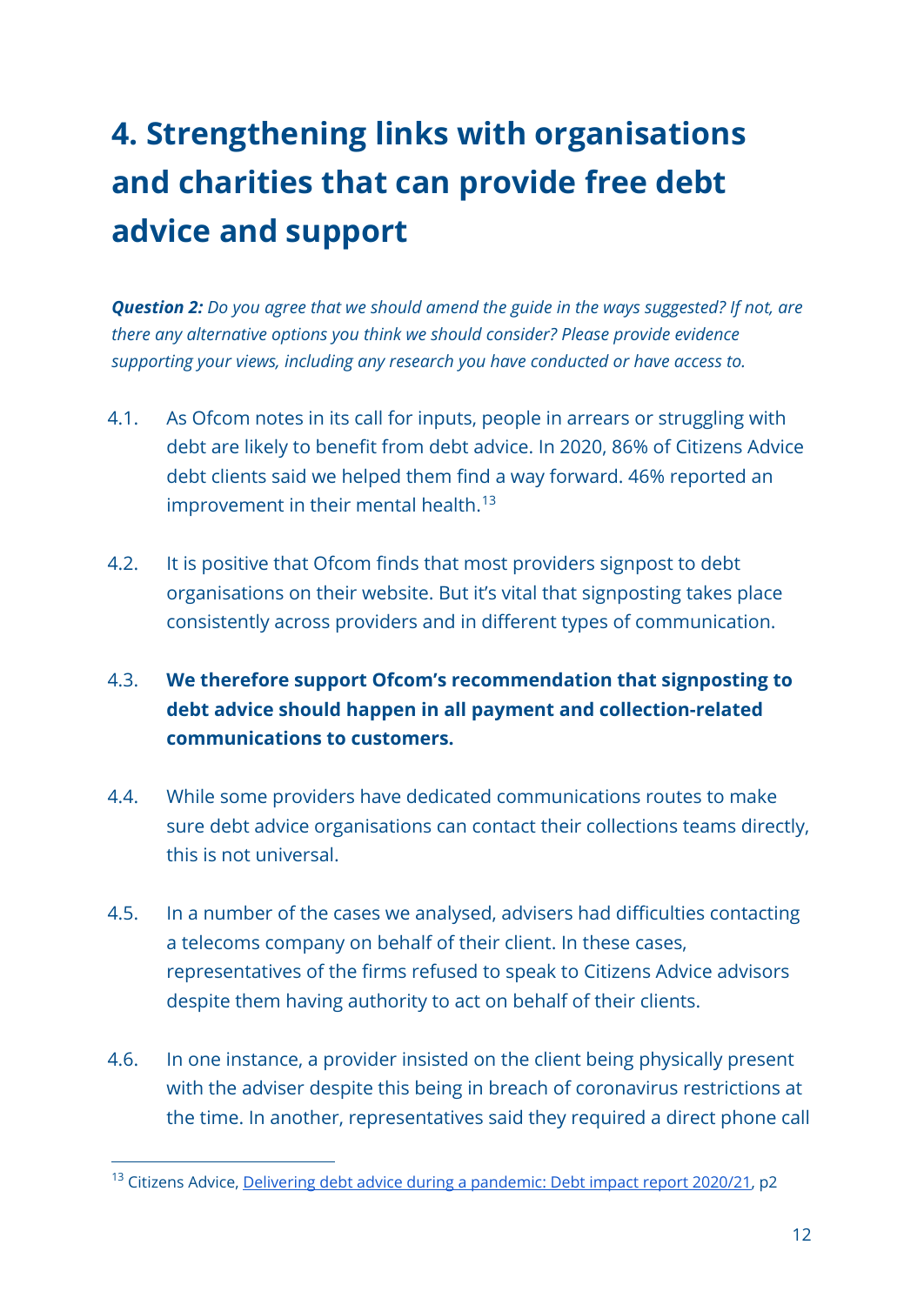from the client, who was unable to speak English. This caused delays to the resolution of the cases - creating extra distress for the clients as well as additional work for advisers.

4.7. **We therefore support the recommendation that greater prominence should be given to the importance of making it easy for debt advice agencies to contact providers on behalf of their clients.** This should include being able to speak to providers' collections teams directly, rather than going through customer service lines.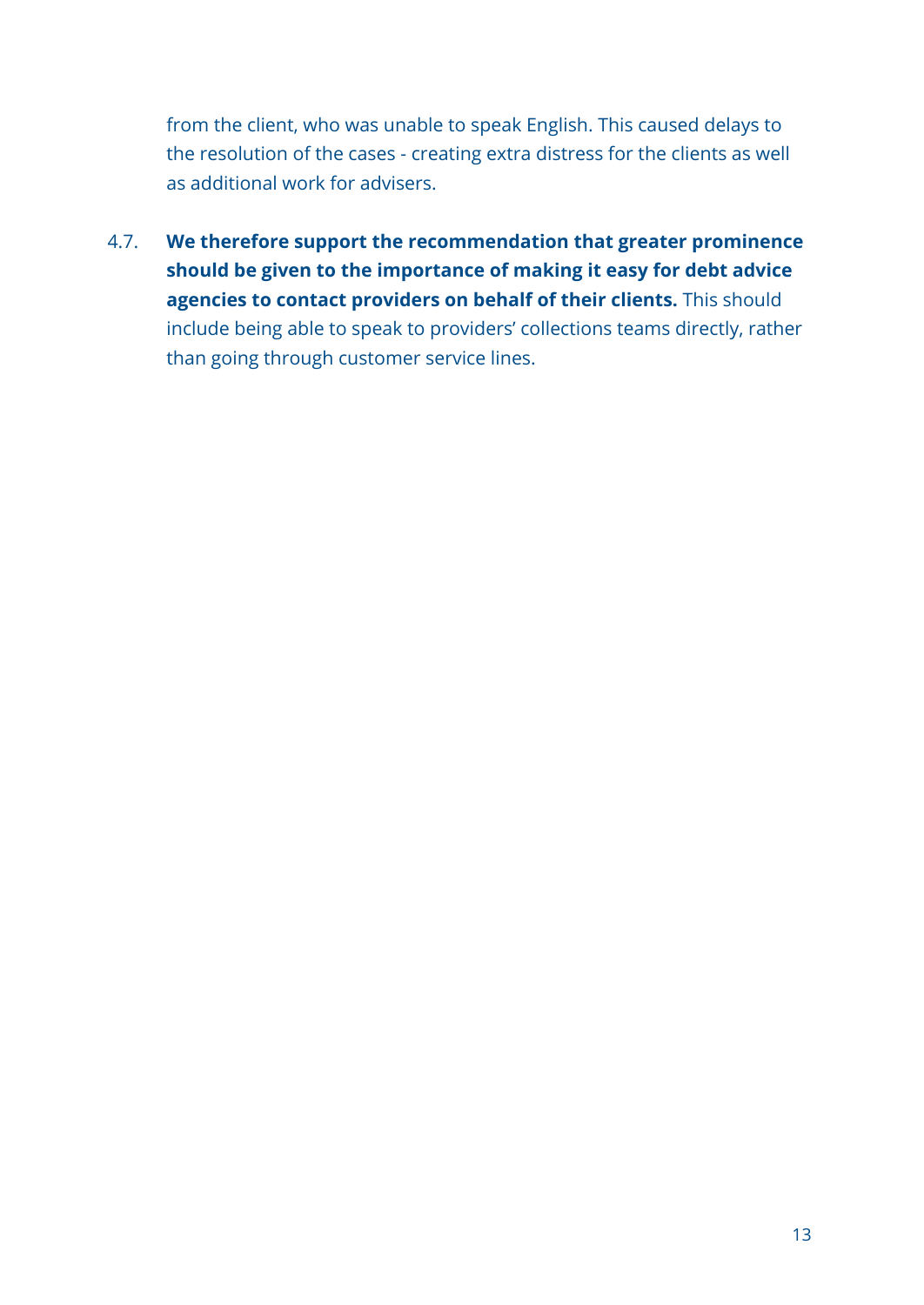#### <span id="page-14-0"></span>**5. Measures taken by providers to effect payment**

*Question 3: Do you agree that there should be more consistency in the way in which providers seek to effect payment from customers in debt? If so, how do you believe this could be achieved most effectively? Please provide evidence supporting your views, including any research you have conducted or have access to.* 

- 5.1. Disconnection is the area that can cause the most significant detriment to consumers. We agree with Ofcom's assertion that disconnection should be used only as a "last resort".
- 5.2. Being disconnected from their telecoms service or having service restrictions imposed can have serious repercussions for consumers. This can include being cut off from support networks and being left unable to communicate with other essential service providers.[14](#page-14-1) It can also affect people's ability to manage other debts.
- 5.3. While we agree that phased service restrictions are preferable to a complete suspension, providers should recognise that even partial service restrictions can have serious impacts on people who are already facing disadvantage or harm.
- 5.4. Our analysis of advice sessions showed cases where clients felt pressured into paying unmanageable lump sums to telecoms providers in order to reinstate their full service, which could compromise their ability to pay other debts and expenses.

<span id="page-14-1"></span><sup>&</sup>lt;sup>14</sup> Citizens Advice[, Protecting vulnerable consumers in the telecoms sector -](https://www.ofcom.org.uk/__data/assets/pdf_file/0039/186699/citizens-advice.pdf) Citizens Advice [response to Ofcom's proposed guide for treating vulnerable consumers fairly,](https://www.ofcom.org.uk/__data/assets/pdf_file/0039/186699/citizens-advice.pdf) November 2019, p4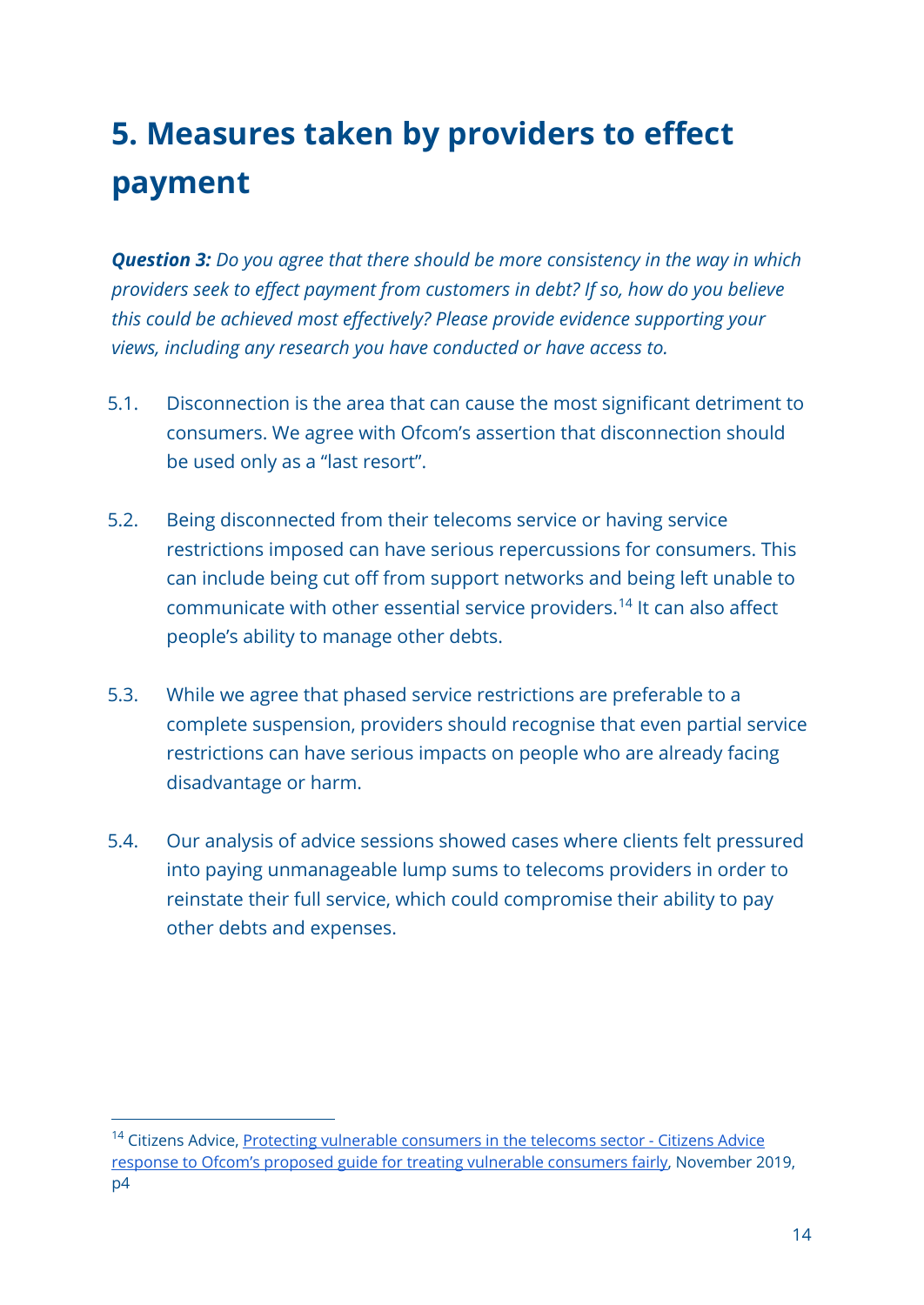

**Emma was left unemployed and homeless after fleeing domestic abuse, and has multiple mental health conditions. She had almost £5,000 in debt to different services when she came to Citizens Advice, and her mobile phone provider had blocked her from making calls until she made a payment. Emma needed to phone her other creditors to agree debt repayment plans, so she was forced to make an £80 lump sum payment to her mobile provider to access outgoing calls. This left her unable to afford food.**

- 5.5. It is important that service providers take a flexible approach to ensure customers can access their service if they are engaging with their provider to try to pay their debt.
- 5.6. **Citizens Advice agrees that there should be more consistency in the ways providers seek to effect payments from customers in debt, particularly in their use of disconnection and service restriction. And as such, we believe that Ofcom should revise General Condition 3.12 to ensure providers take a consistent approach to publishing information about the measures they take to effect payment.**
- 5.7. Ofcom's call for inputs states that "providers generally use disconnection as a last resort", in line with guidance. But Citizens Advice remains concerned at Ofcom's finding that "many providers are moving more quickly to disconnection than the 3 months set out as an example in our November 2020 letter",[15](#page-15-0) despite the potential for consumer harm in this area.
- 5.8. All the cases we analysed involving disconnection or service restriction took place in 2021, and all involved consumers who could be classed as experiencing disadvantage or detriment. Yet we saw instances of provider behaviour which had the potential to exacerbate harm to the consumer. This included:

<span id="page-15-0"></span><sup>&</sup>lt;sup>15</sup> Ofcom, Review of measures to protect people in debt or at risk of disconnection: Call for [inputs,](https://www.ofcom.org.uk/__data/assets/pdf_file/0012/222321/review-of-measures-to-protect-people-debt-or-risk-of-disconnection.pdf) 22 July 2021, para 4.4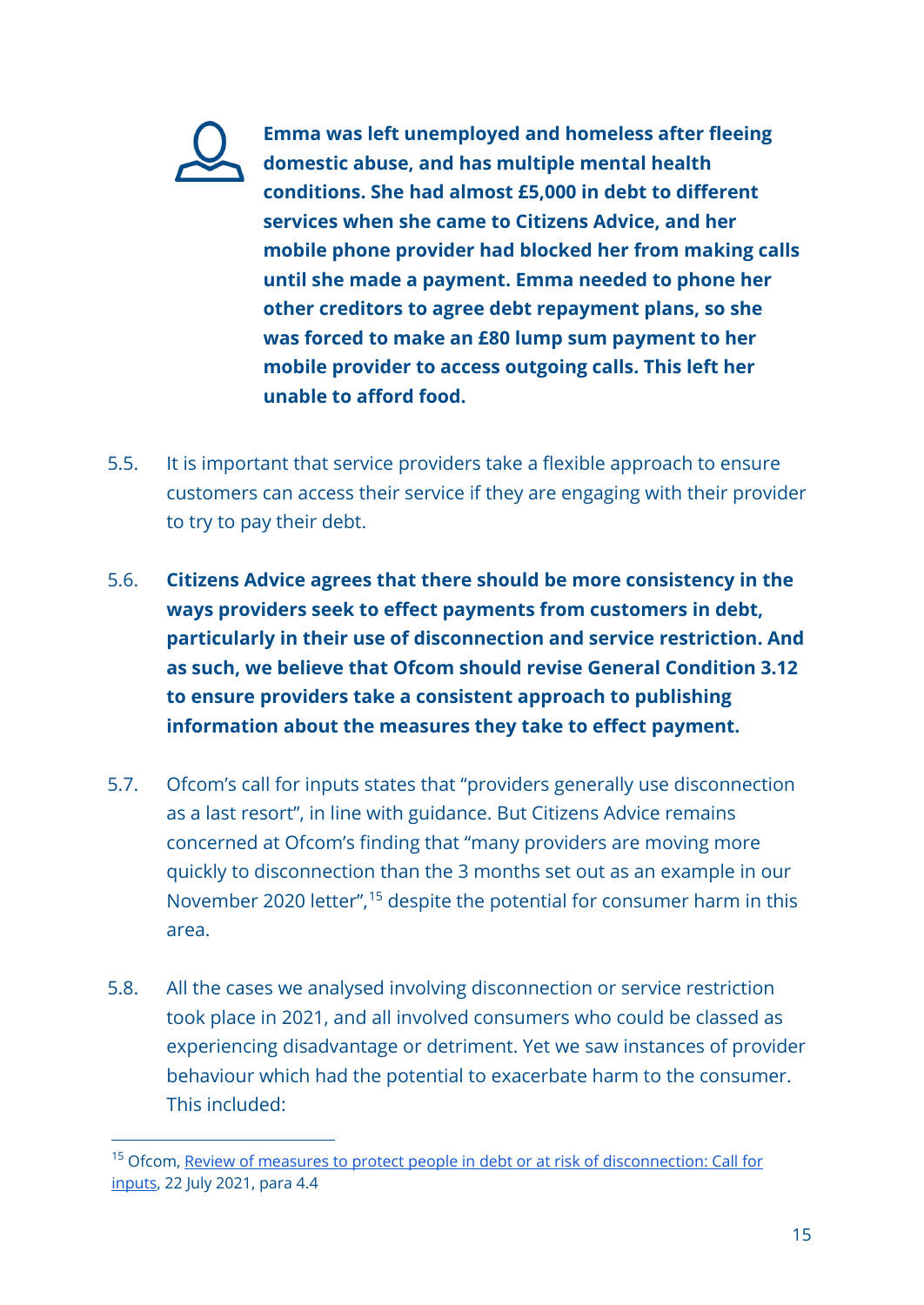- Imposing service restrictions despite engagement from the customer about their difficulties paying. This is contrary to guidance in Ofcom's November 2020 letter that "where a customer is actively engaging and seeking support, providers should not impose any service restrictions".[16](#page-16-0)
- Refusing to allow a customer to switch tariff without incurring a termination fee. This is contrary to existing guidance that "providers could consider waiving early termination charges if a customer does switch tariff due to their debt".<sup>[17](#page-16-1)</sup>
- 5.9. We also saw examples of providers refusing to implement manageable repayment plans to help the customer reconnect their service. Instead, providers insisted that the customer had to make a large lump sum payment to reinstate calls, or could only reconnect their account once the debt was paid off in full.
- 5.10. Alongside requirements to treat customers fairly, General Condition C3.11 requires that measures providers take to effect payment or disconnection "are proportionate and not unduly discriminatory".[18](#page-16-2)
- 5.11. **Citizens Advice supports Ofcom's proposed amendments to encourage providers to take a consistent and fair approach when seeking to effect payment from customers, including avoiding disconnections for at-risk customers and preserving access to free helplines during service restrictions.**
- 5.12. But as many providers have already failed to follow the specific 3 month timeline set out by Ofcom's November 2020 letter, it seems unlikely that adding more specificity to the guidance will be enough to improve practices.

<span id="page-16-0"></span><sup>&</sup>lt;sup>16</sup> Ofcom, Review of measures to protect people in debt or at risk of disconnection: Call for [inputs,](https://www.ofcom.org.uk/__data/assets/pdf_file/0012/222321/review-of-measures-to-protect-people-debt-or-risk-of-disconnection.pdf) 22 July 2021, para 2.6

<span id="page-16-1"></span><sup>&</sup>lt;sup>17</sup> Ofcom, Review of measures to protect people in debt or at risk of disconnection: Call for [inputs,](https://www.ofcom.org.uk/__data/assets/pdf_file/0012/222321/review-of-measures-to-protect-people-debt-or-risk-of-disconnection.pdf) 22 July 2021, para 4.33

<span id="page-16-2"></span><sup>&</sup>lt;sup>18</sup> Ofcom, [General Conditions of Entitlement,](https://www.ofcom.org.uk/__data/assets/pdf_file/0021/112692/Consolidated-General-Conditions.pdf) 4 January 2021, C3.11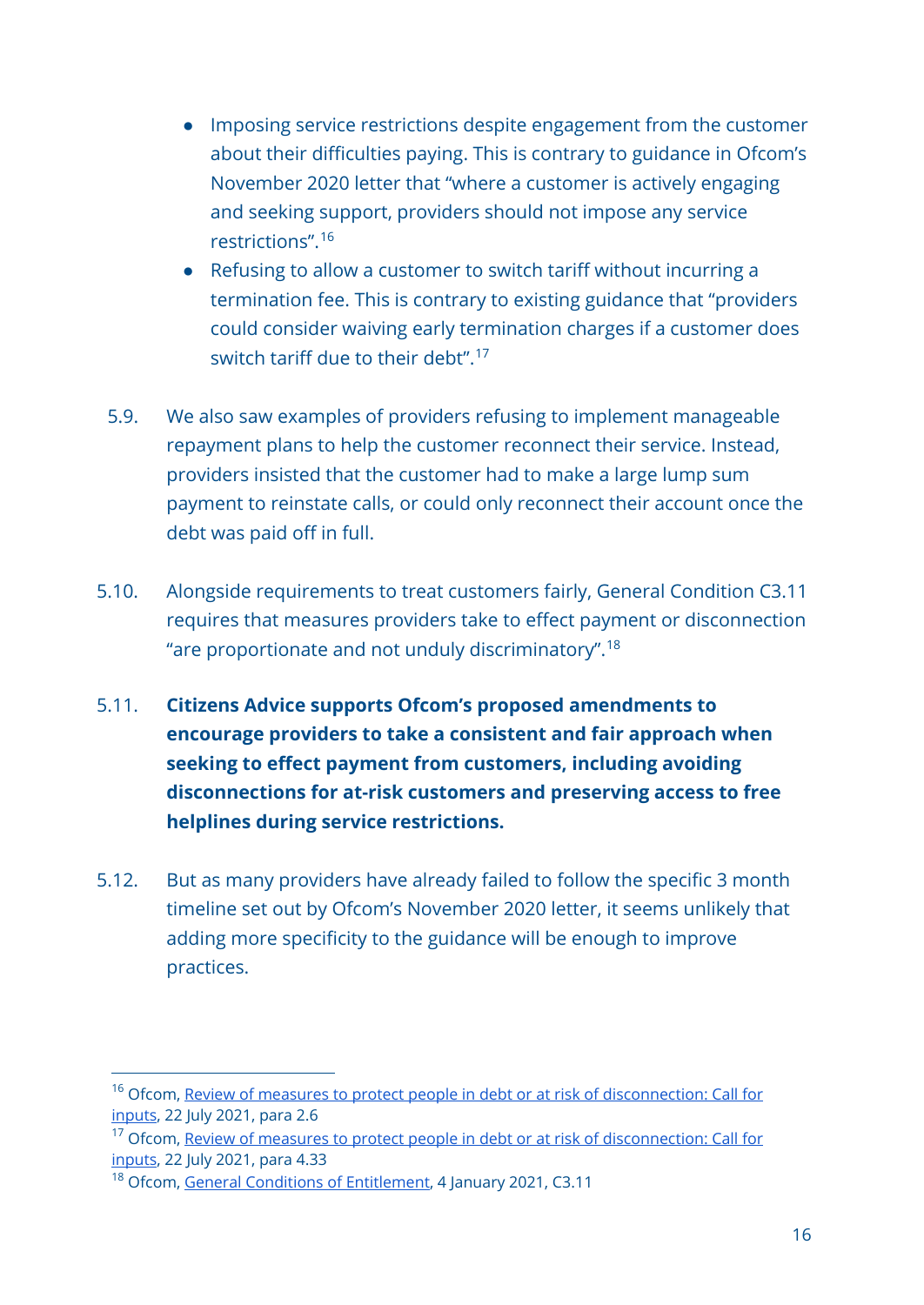- 5.13. Instead, suggestion should be replaced with enforcement in situations where consumer detriment is ongoing. By continuing to disconnect customers before the period specified by Ofcom, or in spite of customers' risk of harm and engagement with their debts, some providers are demonstrably acting unfairly to their most at-risk customers.
- 5.14. **If Ofcom accepts that these practices contravene the General Conditions on fairness, it must be willing to take enforcement action against firms which break the rules. If the General Conditions don't currently allow for enforcement action in these scenarios, they must be strengthened. This should include requiring providers to take all reasonable steps to find out if a customer is facing disadvantage or detriment before taking steps to disconnect or recover payment.**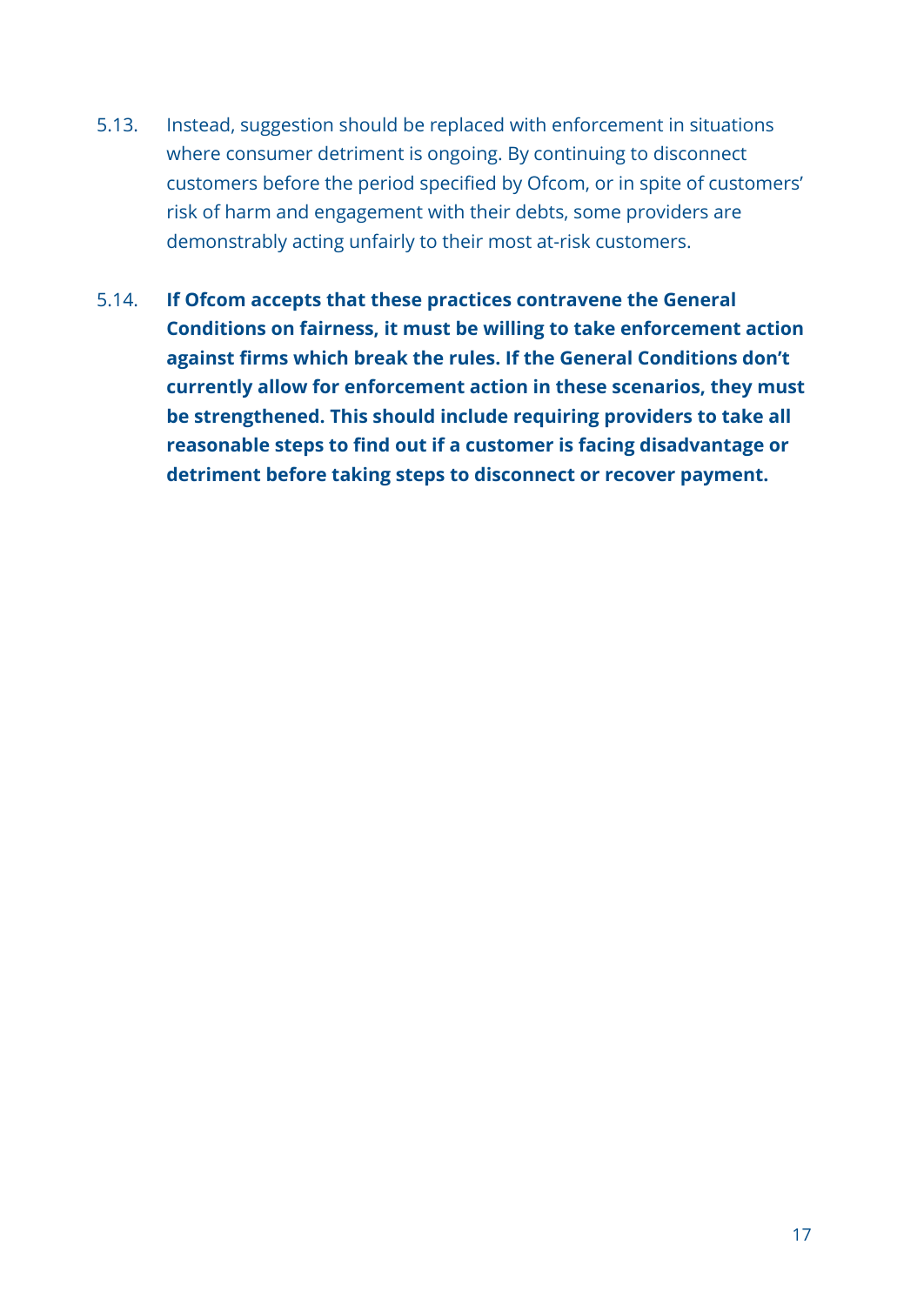## <span id="page-18-0"></span>**6. Measures designed by providers to support consumers who are in debt or struggling to pay**

*Question 4: Do you agree that we should amend the guide regarding the provision of information about measures to support customers? If not, are there any alternative options you think we should consider? Please provide evidence supporting your views, including any research you have conducted or have access to.*

- 6.1. Ofcom refers to the need to strike a balance between allowing companies to recover money owed, and protecting vulnerable consumers. While we recognise the need for companies to recover money, we believe this goal is not in tension with its duties to customers.
- 6.2. Supportive measures can help people get back on track and return to making regular payments. In the long run, this results in higher levels of collection for the telecoms firm, as well as improved outcomes for the consumer.
- 6.3. For example, the Cabinet Office's call for evidence into fairness in government debt management acknowledges that "research has shown that a debt recovery process that incorporates access to tailored debt advice, additional support and affordable repayment plans, increases returns to creditors by an average of £750 per person".[19](#page-18-1)
- 6.4. But Citizens Advice has seen examples of providers appearing unwilling to offer customers measures that would help them make more consistent payments, such as repayment plans or alternative tariffs. It's important that providers take a flexible and understanding approach when customers are actively engaging and trying to pay their debts.

<span id="page-18-1"></span><sup>&</sup>lt;sup>19</sup> Cabinet Office[, Fairness in government debt management: a call for evidence,](https://www.gov.uk/government/consultations/fairness-in-government-debt-management-a-call-for-evidence) 29 June 2020, para 16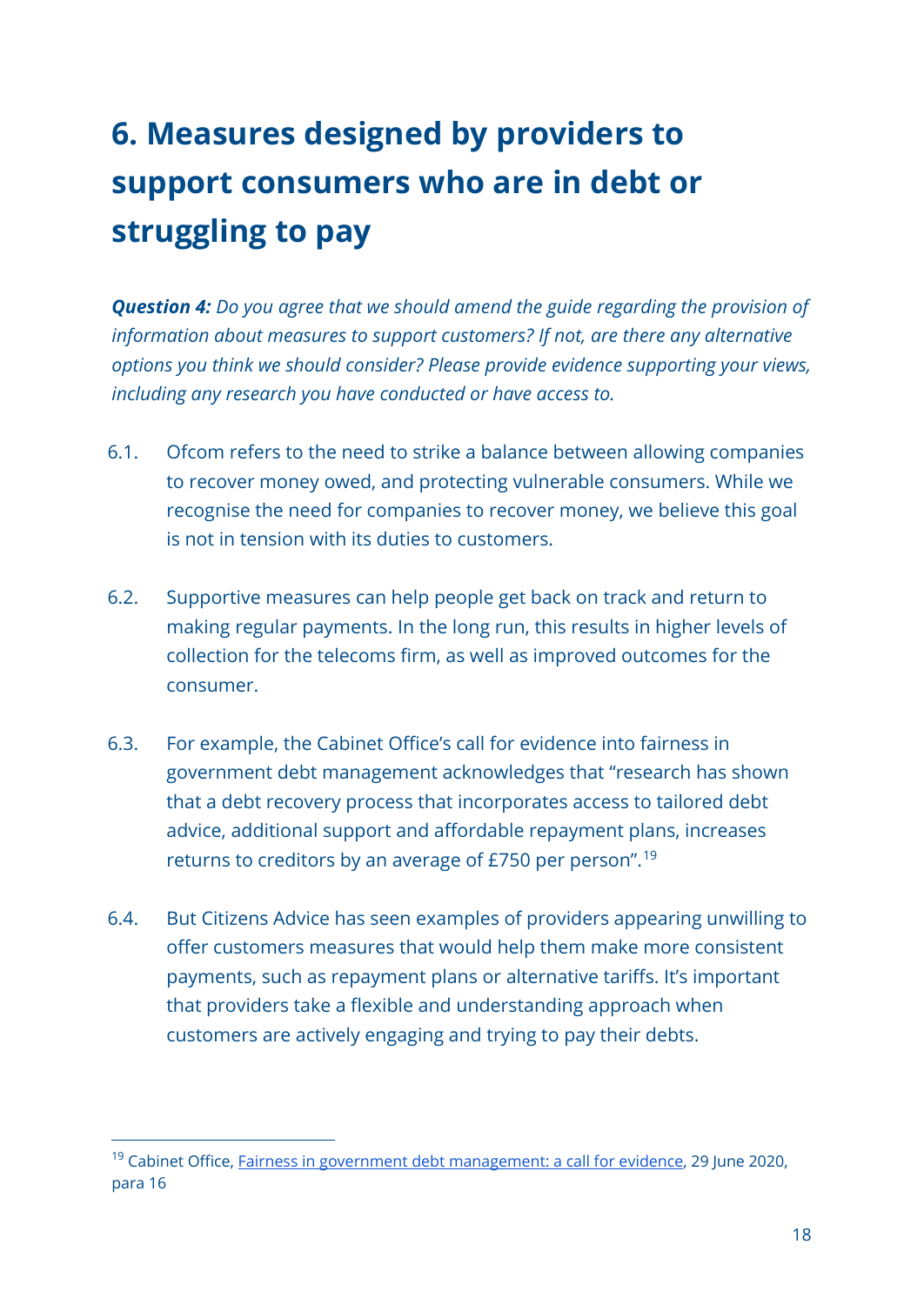**Grace's inbound and outbound calls were cut off by her provider until her bill was paid. She had told her provider she was struggling to meet monthly payments and asked to be moved to a pay-as-you-go contract, but she was told this was only possible if she paid an exit fee of up to £300. Grace was unable to phone anyone for further support with her arrears due to the service restrictions, and outbound calls redirected to an automated line with only 2 options - to make a payment or hang up.** 

- 6.5. It is positive that all the providers from whom Ofcom sought information appear to offer payment deferrals, and that all but one offer payment plans. It's important that the remaining provider also introduces a policy on payment plans.
- 6.6. However, promotion of the availability of this type of support is patchy. It's concerning that only a minority of providers are signposting to their payment plans and deferrals on customer-facing webpages. Ofcom points out that consumers are not confident in proactively asking for help when they are struggling with debt. It is therefore incumbent on telecoms firms to take action to promote available payment options, and ensure their customers are aware of solutions that could benefit them.

#### 6.7. **Citizens Advice therefore supports Ofcom's proposal to recommend that providers always give information about support to consumers, including in outgoing debt or payment communications.**

6.8. As with its other recommendations, Ofcom notes that there is variation in the extent to which its guidance has been taken up in this area. The support available to those struggling with debt "varies by provider and by specific aspect of the guide, with some of our recommendations being adopted more widely than others".<sup>[20](#page-19-0)</sup>

<span id="page-19-0"></span><sup>&</sup>lt;sup>20</sup> Ofcom, Review of measures to protect people in debt or at risk of disconnection: Call for [inputs,](https://www.ofcom.org.uk/__data/assets/pdf_file/0012/222321/review-of-measures-to-protect-people-debt-or-risk-of-disconnection.pdf) 22 July 2021, para 4.62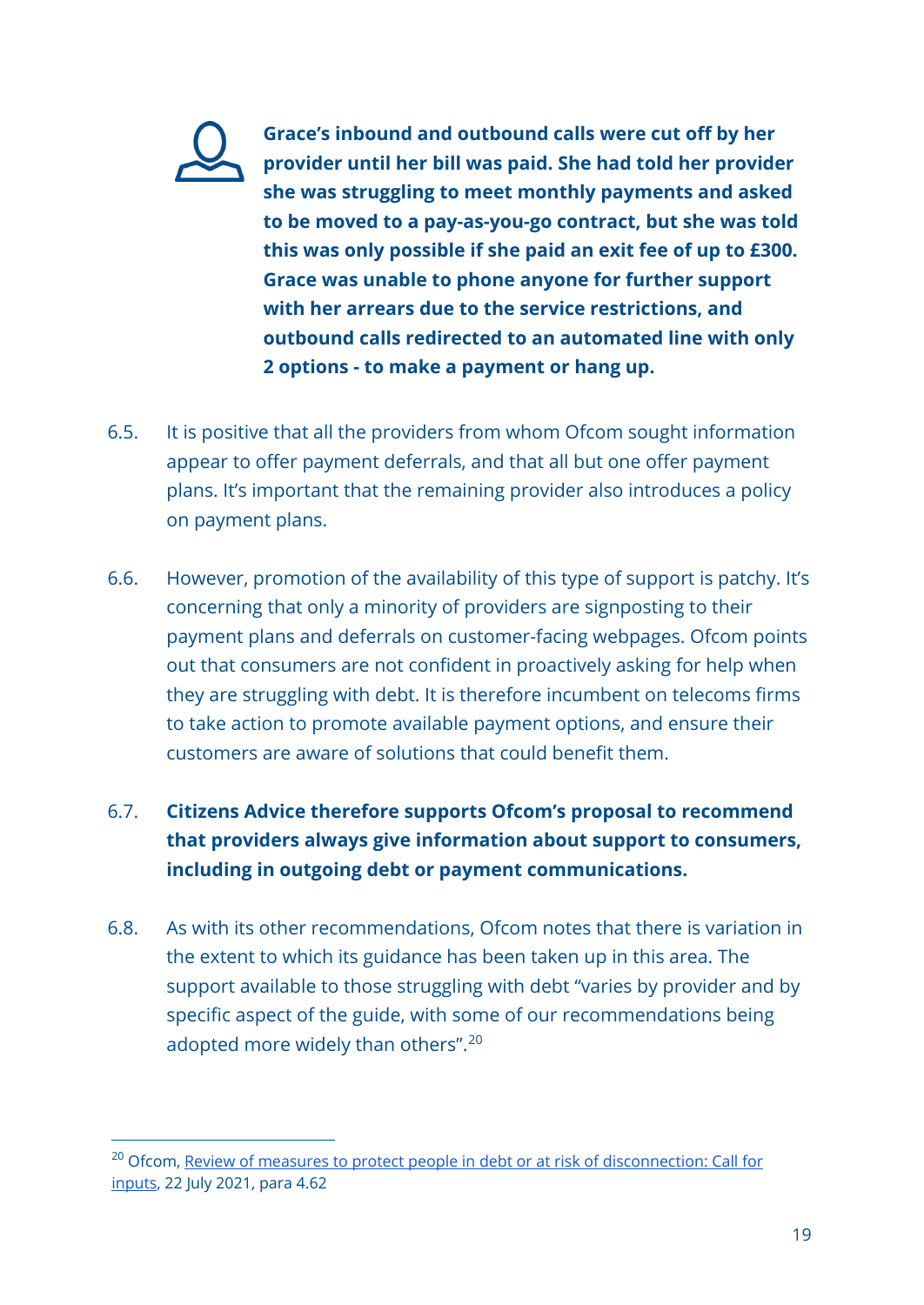6.9. And our analysis of advisor sessions showed clients struggling after their provider failed to offer them flexibility in cancelling or switching to a cheaper tariff to help them manage their debt.

> **Niamh is a survivor of domestic abuse and currently lives in a women's refuge with her children. She owes over £100 for a mobile phone contract. Her provider refused to allow her to cancel the contract and the debt was passed on to an external debt collection agency, incurring interest.**

- 6.10. As well as providing appropriate support to customers who have fallen into debt, providers should work to help people pay for telecoms services in a manageable and sustainable way that lowers levels of debt in the future.
- 6.11. Telecoms firms should do more to help people stay connected and out of problem debt by offering affordable social tariffs. These social tariffs should provide an adequate level of service, be proactively offered to consumers, and be accessible to all who would benefit.
- 6.12. Citizens Advice welcomes the social tariffs that are currently available to consumers. But as of June 2021, only 4 out of 14 providers contacted by Citizens Advice confirmed they offered a social tariff.<sup>[21](#page-20-0)</sup> The fact that many providers still don't take responsibility for providing an affordable service to lower income customers reveals the precarity of voluntary arrangements.
- 6.13. **If firms don't establish and promote a workable social tariff under the voluntary model, Ofcom should be willing to regulate telecoms firms to ensure they do so.**

<span id="page-20-0"></span><sup>&</sup>lt;sup>21</sup> Citizens Advice,  $2.5$  million people are behind on their broadband bills, 4 June 2021